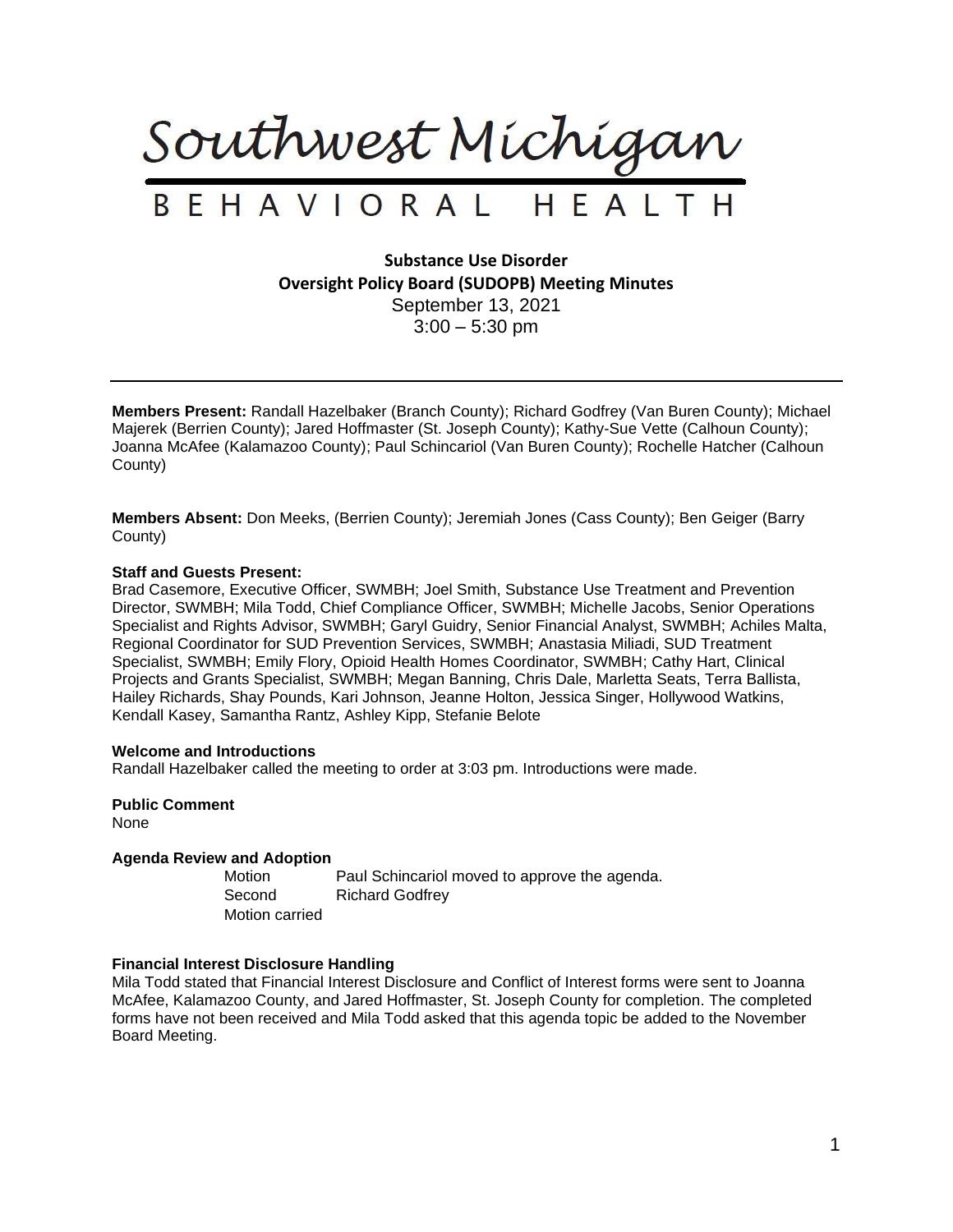# **Public Act 2 Dollars**

## **SWMBH Fiscal Year 2022 PA2 Budget Summary**

Garyl Guidry reported as documented

#### **Board Questions and Answers** None

## **Public Comment**

Several providers and clients shared stories of the impact that the PA dollars have had on services, included lives changed and saved due to SWMBH SUD treatment services.

## **Consent Agenda**

Motion Richard Godfrey moved to accept the July 19, 2021 meeting minutes as presented. Second Paul Schincariol Motion carried

## **Board Actions to be Considered**

## **Conflict of Interest Management Memo**

Mila Todd reported as documented and questioned the Board if any Board Members or their immediate family had any financial interests, or if anyone otherwise felt they could not act in the best interests of SWMBH, in considering and voting on the PA2 budgets. All Board members in attendance disclosed none.

## **Board Actions**

## **Fiscal Year 2022 PA2 Budget**

Randall Hazelbaker asked for a motion regarding the fiscal year 2022 PA2 budget.

Kathy-Sue Vette moved to adopt the appropriations act for Southwest Michigan Behavioral Health's Fiscal Year 2022, 1986 Public Act 2 (MCL 211.24e[11]) funds for the treatment and/or prevention of substance use disorders. Second Paul Schincariol

Upon a roll call vote, the following members of the Board voted yes: Michael Majerek, Randall Hazelbaker, Kathy-Sue Vette, Joanna McAfee, Jared Hoffmaster, Richard Godfrey, Paul Schincariol The following voted no: None Motion Carried

# **Board Education**

## **Fiscal Year 20/21 YTD Financials**

Garyl Guidry reported as documented, highlighting numbers for Medicaid, Healthy Michigan, MI Child, Block Grant, and PA2. Discussion followed.

# **PA2 Utilization FY20 YTD**

Garyl Guidry reported as documented.

## **International Overdose Awareness Day**

Achiles Malta reported as documented, noting SWMBH's support of the August 31, 2021, International Overdose Awareness Day by providing Narcan to regional local pharmacies.

## **Opioid Health Home Update**